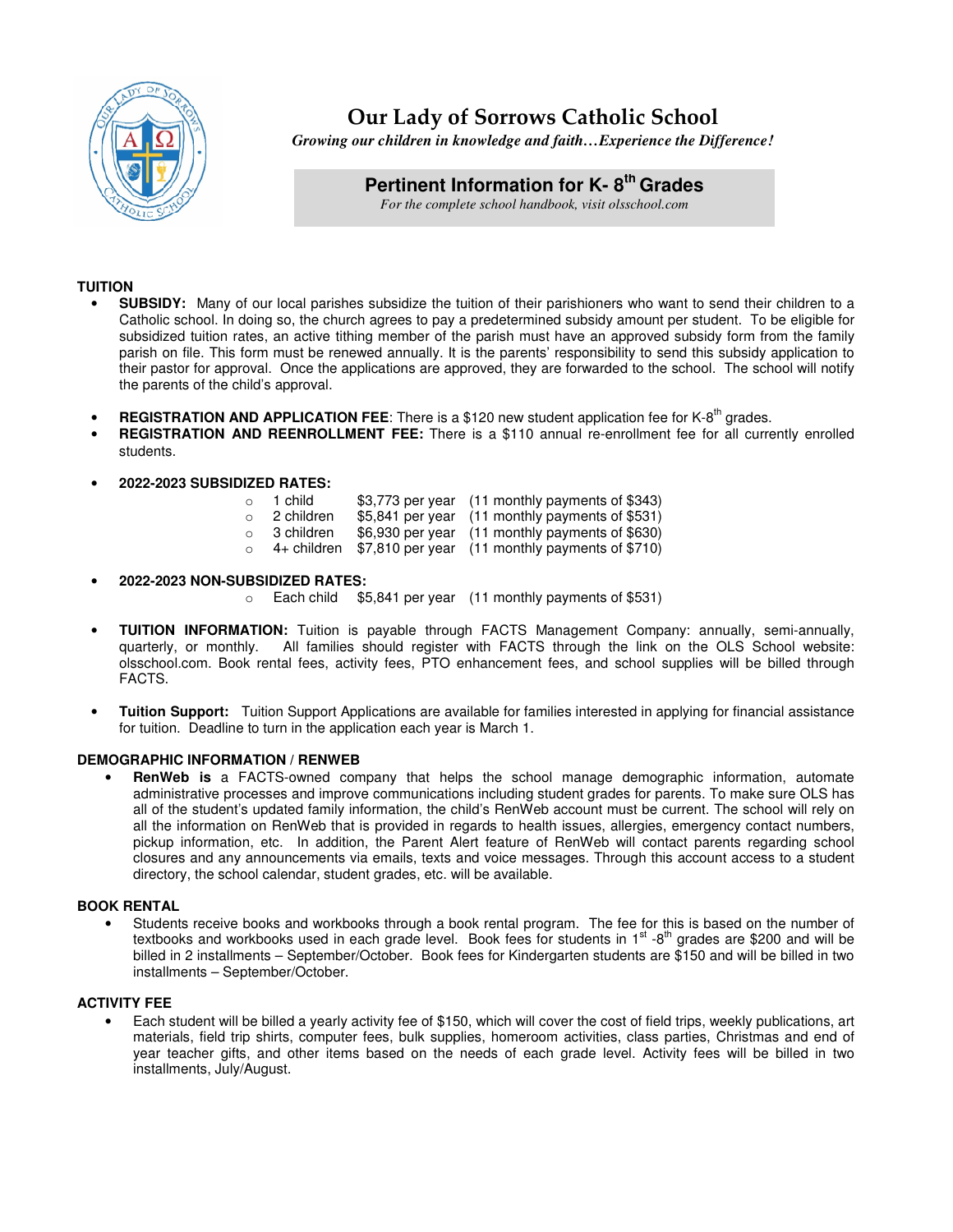#### **PTO ENHANCEMENT**

• Each family will be charged a PTO fee of \$24 each year.

#### **IMMUNIZATION FORMS**

• Please remember that all students registering for K-8<sup>th</sup> grades must have a current Alabama Certificate of Immunization (IMM-50) indicating that they have received the proper number of immunizations required by the State Department of Health. Religious exemptions will no longer be accepted in lieu of the certificate of immunization. A dose of Tdap (Tetanus, diphtheria, and acellular pertussis) is required for all students entering  $6<sup>th</sup>$  grade. All forms should be valid for the school year, and should be in the school office before the first day of school.

# **SCHOOL SUPPLIES**

Supplies will be in the classroom on the first day of school for each student in  $K-5<sup>th</sup>$  grades. Prices vary by grade and will be assessed to your account. Unless ordered at the end of the school year, students in  $6^{th}$  - $8^{th}$  grades should purchase supplies requested by their teachers. A supply list for  $6<sup>th</sup>$  -8<sup>th</sup> grades is available on the school website and in a special summer mailing sent to parents. All students will need to bring a back pack to school. No rolling book bags for students in  $K-2^{nd}$  grades.

#### **LUNCH PROGRAM**

• The OLS School lunch program is provided by Christian Catering Service, under the direction of Mrs. Barbara Just. All lunches are to be ordered and paid online. Drinks are not included with the school lunch order (see "Drink Tickets" below). Students may also bring their lunches from home, which can include juice or fruit drinks. No soft drinks, carbonated beverages, glass bottles or fast food are allowed.

#### **DRINK TICKETS:**

Students in  $4<sup>th</sup>$  -8<sup>th</sup> grades must purchase a drink ticket to buy milk, juice, bottled water, and/or ice cream. Students in K-3<sup>rd</sup> grades must purchase a drink ticket for bottled water, milk and ice cream. These tickets may be purchased in \$5 increments (\$5, \$10, \$15, \$20, etc.) in the mornings through the homeroom teacher. Please make checks payable to OLS School. All ice cream and drink items are \$1 each. \*Separate checks must be written for drinks and lunches, as they are processed separately.

#### **WEEKLY LITURGIES**

• The students attend Mass each week every Thursday at 9:00 a.m. unless indicated otherwise on the school calendar or newsletter (i.e. Holy Days, Thanksgiving, Christmas). The liturgies are planned each week by individual classes. Parents are always invited and encouraged to attend.

## **SCHOOL HOURS**

- Monday: 7:55 a.m.–2:15 p.m. / Tuesday–Friday: 7:55 a.m.–3:00 p.m.
- Students may arrive as early as 7:30 a.m. Before school, K-5<sup>th</sup> grades should report to the cafeteria, and  $6^{th}$  -8<sup>th</sup> grades should report to the supervising teachers' classrooms (schedule posted by C building door). Students are dismissed to their respective classrooms at 7:45 a.m., with announcements beginning at 8:00 a.m.
- Students arriving after 8:00 a.m. are considered late and should sign in at the school office to receive an Admission Pass to be admitted to their classrooms.

#### **EARLY MORNING CARE**

• Early Morning Care is available from 7:00 a.m.–7:30 a.m. in the cafeteria. All students dropped off between these hours must report to the cafeteria. The charge is \$2 per student.

#### **MORNING CARPOOL**

• Morning carpool is ONE LANE only. Please drive up in a single line to the designated area. All children should be ready to get out of the car to keep carpool moving efficiently. For the safety of the children, please do not get out of line and/or pass other cars.

#### **AFTERNOON CARPOOL**

• A carpool tag with an assigned family number will be distributed and should be displayed in the window of the vehicle for carpool. All students will be waiting in their classrooms until their number is called. The child should know if he/she is being picked up on the right side or left side of carpool.

#### **AFTER SCHOOL CARE (ASC)**

ASC is available until 6 p.m. each day school is in session for students in Wee K4-8<sup>th</sup> grades. All students who are not picked up in afternoon carpool will report to ASC. No student will be allowed to leave the school grounds unsupervised, unless he/she is walking home and has permission. There is a yearly registration fee of \$10 per child for ASC. Cost is \$8 per day for one child / \$15 per day for two children in a family / \$22 per day for three (or more) children in a family. A bill will be sent home at the end of the month for ASC charges